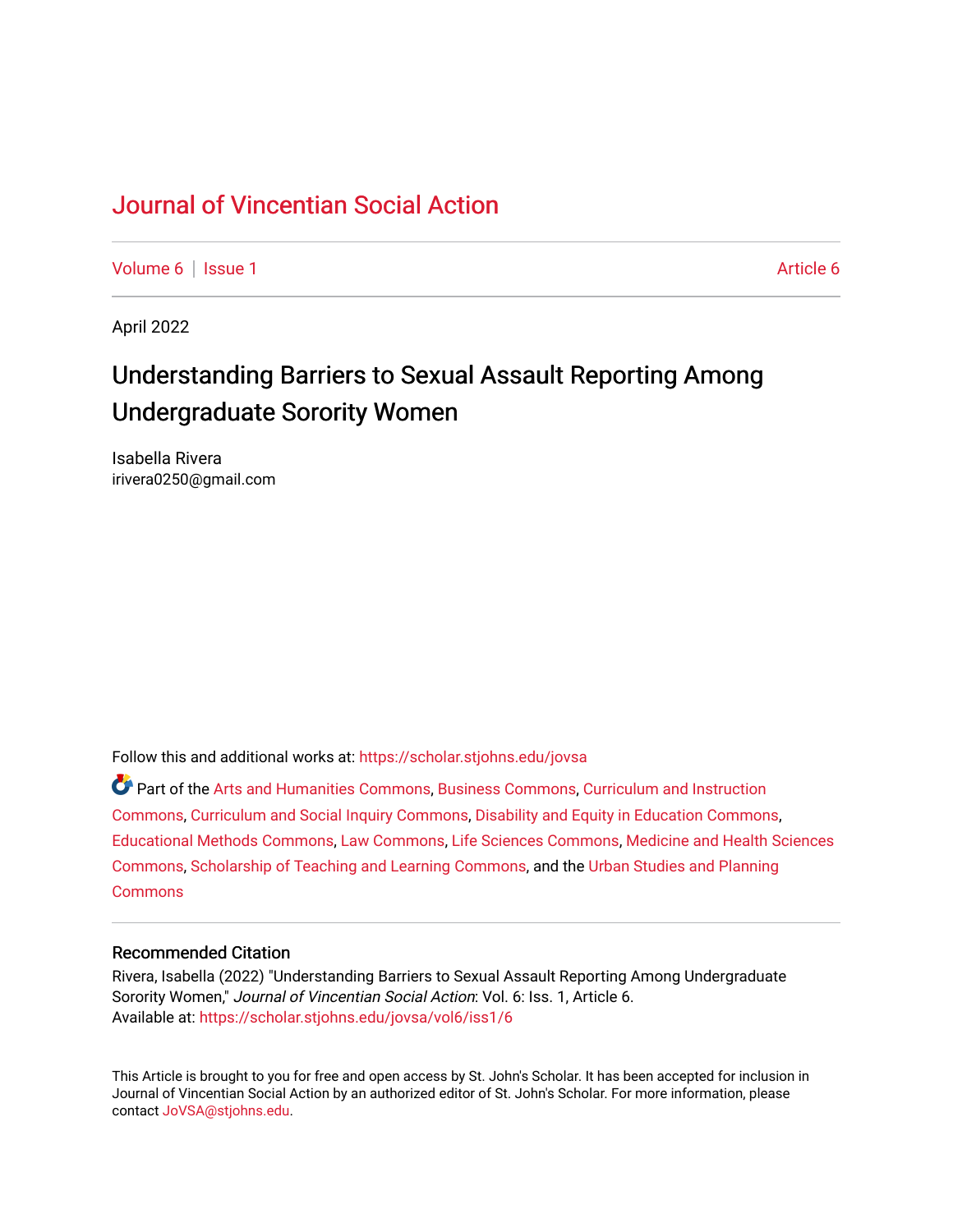# **UNDERSTANDING BARRIERS TO SEXUAL ASSAULT REPORTING AMONG UNDERGRADUATE SORORITY WOMEN**

Isabella Rivera

# **INTRODUCTION**

This study examined the correlations between<br>sexual health and sexual assault knowledge, and the disclosure of sexual assault at St. John's University amongst undergraduate sorority students (ages 18-24). The 2019 St. John's Clery report states that on the Queens campus there were four documented rapes per year for the years 2016 and 2017, and two documented rapes for the year 2018 (St. John's University, n.d.a.). Despite this, a

campus climate survey revealed that 266 out of the 1332 student surveyed reported an incidence of sexual violence during the past year (Acevedo, 2019, February 20). It is unclear whether all victims formally disclosed their assault to the university or chose to disclose informally to friends and family. However, many are publicly disclosing it now through informal channels such as social media hashtags (#survivingSJU) on twitter. This prompts the question as to what causes the low numbers for reporting and what can be

implemented to ensure students are well educated and comfortable with the university policies surrounding sexual assault.

Sexual assault can be defined as "any oral, vaginal, or anal penetration that is forced upon another, regardless of sex and sexual orientation, using any object or body part" (Aronowitz et al., 2012). Sexual assault is a problem that disproportionally affects women with higher rates during the college attendance years. Of those who have experienced sexual assault, 91% are women and 9% are men (NSVRC, 2015). Statistically, 1 out of every 5 women will be raped (NSVRC, 2015). Over the

four years of college, 21.3% of undergraduate women are victims of sexual assault (RAINN, n.d.). Of the women who were raped in their lifetime, 37% of those women experienced their first rape between the ages of 18-24, which are predominantly college years (Sabina & Ho, 2014). Sexual assault across all demographics is the most under-reported crime as only 37% of sexual assaults are reported to police (Rennison, 2002).

> These findings are indicative of a serious national problem. As compared with other undergraduate women, sorority women are 74% more likely to experience rape (Fierberg & Neely, 2018).

While many catholic universities have similar stances about premarital sex and contraception, others do include more comprehensive sexual health resources and more integrated sexual assault education programs. For example, Boston College, a

Jesuit and Catholic school, provides STI testing for its students (Dromgoole, 2011). The University of San Francisco began a program called "Think About it" which is a digitally interactive awareness program that is both pastoral and conscious of the reality of students' lived experiences (Dromgoole, 2011). A course currently offered at Duquesne University recognizes the civic issue of sexual violence and the "moral center of higher education" which teaches sex education and sexual violence in the scope of ethical education (Vasko, 2017). Research conducted at the University of Notre Dame discusses the risk and reward of

**"Sexual assault is a problem that disproportionally affects women with higher rates during the college attendance years."**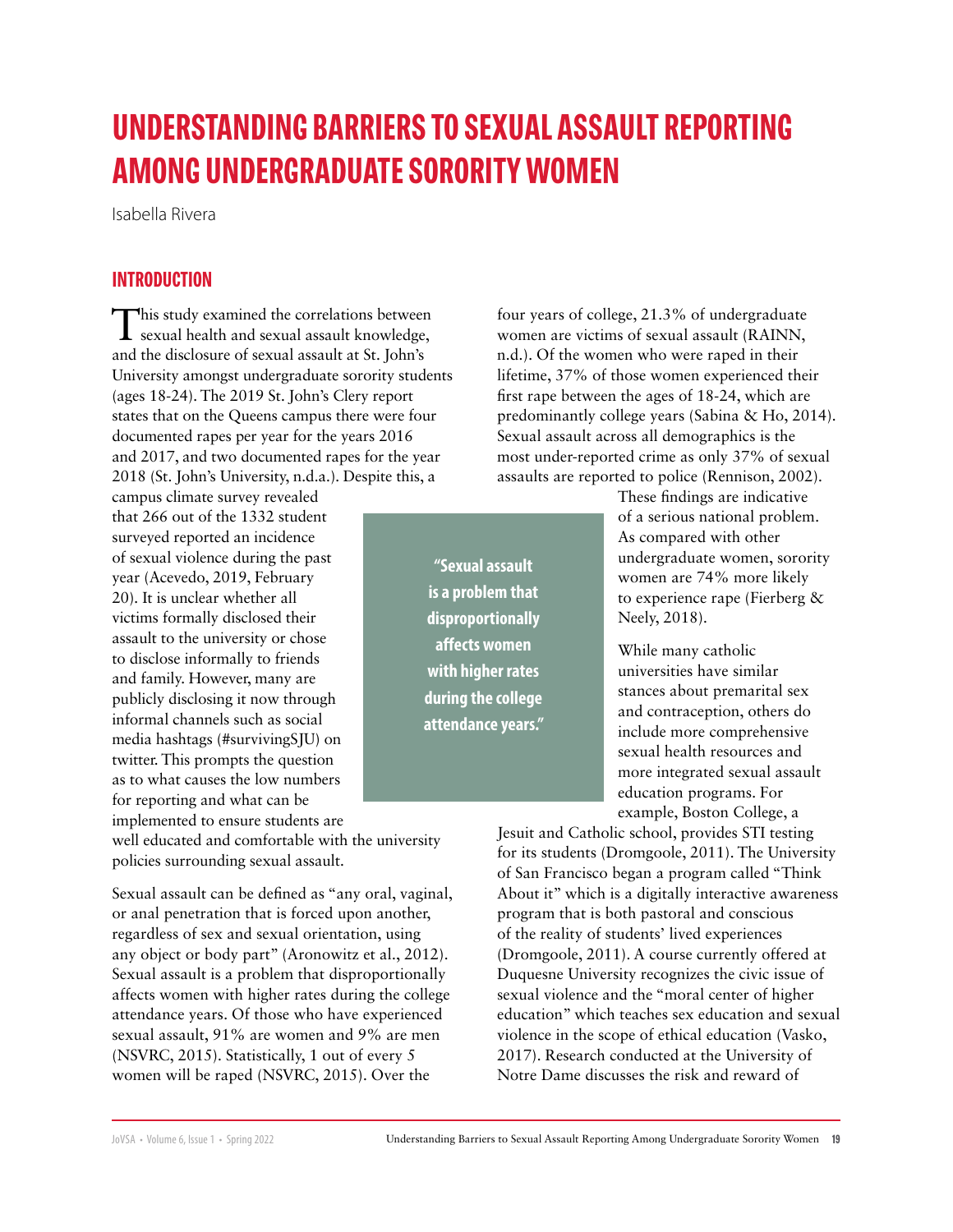teaching about sexual assault on catholic campuses (Freitas, 2017). Freitas states that catholic universities may be better suited to respond to Title IX than non-religious affiliated schools since religion and spirituality can become the "locus of chance, empowerment, and prevention" (Freitas, 2017).

This research aimed to understand the number of women who have disclosed their assault formally or informally, develop an understanding of baseline knowledge about sexual health and sexual assault for women in sororities, and discern what the barriers are to reporting. The goal of this project was to increase knowledge about sexual health and sexual assault in general, to improve the rates of sexual assault reporting amongst women in sororities. There are currently many possible barriers that inhibit victims from formally reporting, including overall accessibility to resources, emotional reasoning, race, gender, and sexuality (Seibold-Simpson et al., 2018). Along with accessibility, acceptability can be a major reason why students do not report, as they are unwilling to face the negative emotions, consequences, contextual characteristics, minimization of the impact of their assault, or minimization of the detrimental behavior that occurred towards them (Holland, 2017). Additionally, due to the presence of alcohol, many sorority women do not believe what happens to them constitutes sexual assault (Worthen & Wallace, 2017; Minow & Einolf, 2009). Concurrently, if sorority women are more knowledgeable about their personal definitions of sexual health and sexual assault, they will be able to better prepare and protect themselves in situations, including those involving alcohol.

#### **METHODS**

#### **Participants**

The participants were St. John's University Queens campus Panhellenic Sorority women ages 18-24 who were chosen based upon their affiliation with sororities. Chapter presidents were contacted with

a set script in order to disseminate the survey. The only requirement to participate in the survey and pilot program is that they were above 18, the legal age to consent. Informed consent was obtained via the first question in the survey which explained the contents of the questions, purpose of this research, ability to stop at any time without repercussions, and contact information.

The pilot project was implemented on December 30th, 2020 with the Beta Omega Chapter of Delta Phi Epsilon at St. John's University. The pilot was composed of a 1-hour workshop for between 15-25 girls that encompassed sexual health and sexual assault education. The workshop covered the definition of sexual health, benefits and importance of sexual health education, methods of contraception, Frequently Asked Questions (FAQs) about contraception, definition of consent, definition of sexual assault, statistics about sexual assault as a whole, statistics about sexual assault in Greek life, statistics from the survey conducted in this research, information regarding bystander intervention, chapter plans, confidential resources on campus, non-confidential resources on campus, confidential resources off campus, and nonconfidential resources off campus.

#### **Data Collection**

Primary data collection, to understand the scope of the problem and demographics of participants, was completed in April 2020. Secondary data collection began 9/1/2020 and ended 9/10/2020. In the second survey, participants were asked to define what constitutes sexual assault in the presence of drugs and alcohol which yielded five major categories; inability to properly consent as a result of an altered mental state from intoxication (15 mentions), lack of consent (9 mentions), unwanted encounters (5 mentions), no responses (4 mentions), and forced or pressured actions (3 mentions). Due to the pandemic and quarantine, the survey was completed online along with recruitment methods. For this, a poster was created that was shared to the researcher's Instagram page explaining the scope of the survey along with the link to access it. The research consisted of anonymous Qualtrics survey questions. All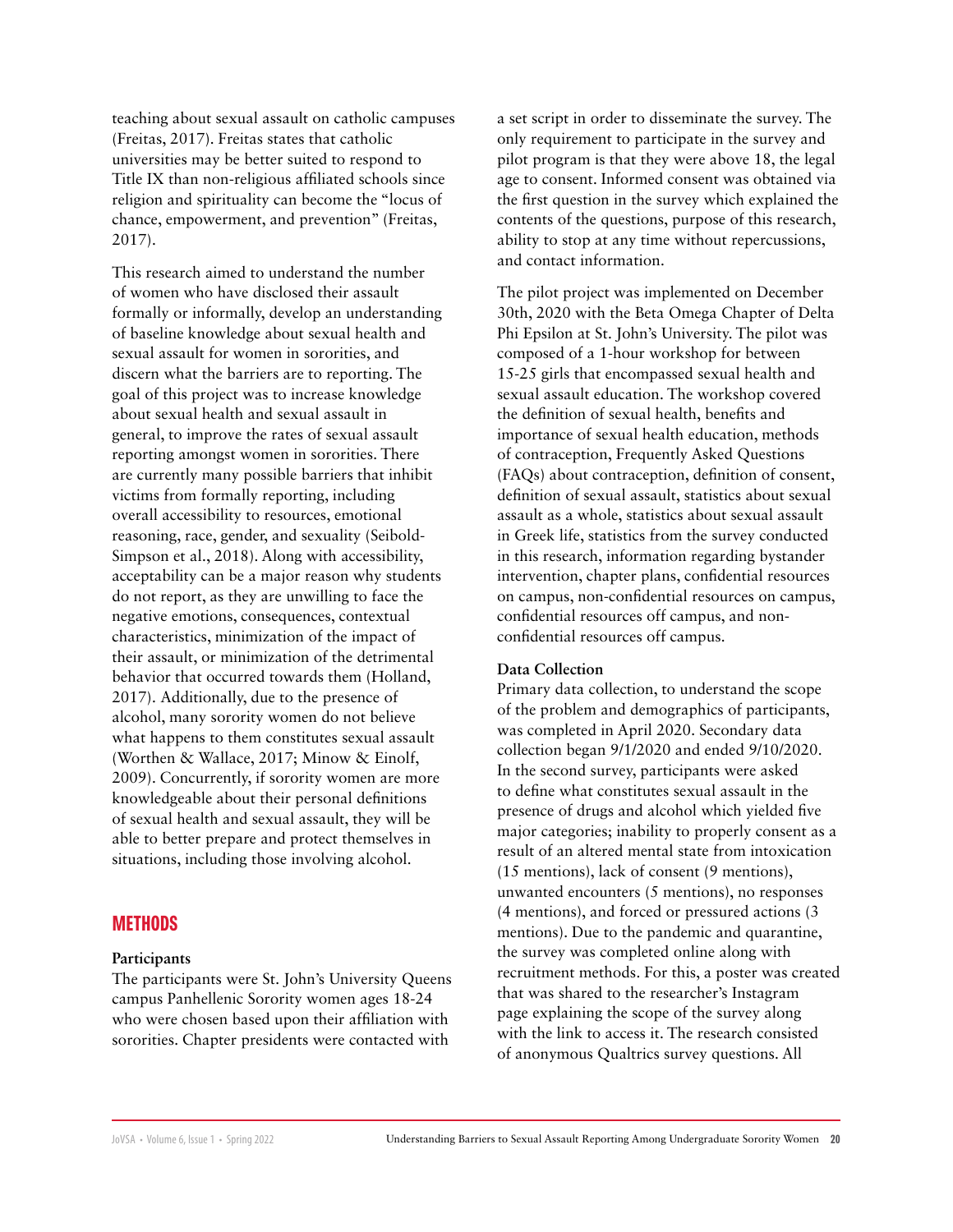questions were optional. The write-in questions may describe personal situations, education, and sexual assault experiences, if desired by the participant.

The effectiveness of the pilot project was measured using an entrance and exit survey via Google Polls for all participants in attendance. Both the entrance and exit surveys consisted of the same questions with an additional question in the exit survey pertaining to feedback. It consisted of likert scales, multiple choice, and select all that apply items. Recruitment methods were not used for the pilot project.

#### **Data Analysis**

Quantitative data was analyzed using tools within Qualtrics in an attempt to establish trends. Graphics were derived from said quantitative data. Qualitative data was downloaded and analyzed by hand to look for keywords and phrases to establish trends.

Pilot Project Data was analyzed using Google Polls, which automatically presents the data in various graphical forms.

#### **Strategies Implemented to Avoid Bias in Data Collection and Analysis**

We employed numerous strategies in order to reduce bias. We ensured that the survey questions did not include the research hypothesis bias. Participants were allowed to use free text instead of choosing from a set list of answers that could be leading. We then analyzed answers with a word cloud as well as by hand to look for repeating mentions of answers. The survey questions were created based on continuous feedback from the faculty mentor and graduate research assistant at the Ozanam Scholars program to ensure that the questions did not have any implicit bias.

# **RESULTS**

In the first survey, the top three answers for sexual health education of participants' education prior to college was "Nothing" (32%), "STD's/ STI's" (19%), and "abstinence" (13%). Most

of the participants (56.7%) did not remember the contents of "Sexual Assault Prevention for Undergraduates," a required online module for incoming freshman students. 78.1% of participants stated that the course was "definitely not" or "probably not" effective. The most common response to the statement "Please list the sexual health knowledge and sexual assault knowledge that was learned at the University," was "none" with 18 individual mentions. Additional answers to said question can be shown in a world cloud derived from answers written by participants (**Figure 1)**. The most common responses to "please list the resources that are available on campus" were "Center for Counseling and Consultation (CCC) " (20), "unsure" (13), and "Public Safety"  $(11).$ 

#### **Figure 1.**

*A word cloud derived from the results of the question "Please list the sexual health knowledge and sexual assault knowledge that was learned at the University."*



Participants did not know how to report sexual assault on campus, with "I don't know" (39.7%) being the top answer. More than a third (36.9%) of participants indicated that they had been sexually assaulted while being a student and the majority (79.2%) of those participants did not report their sexual assault formally to public safety or the police. A majority of the participants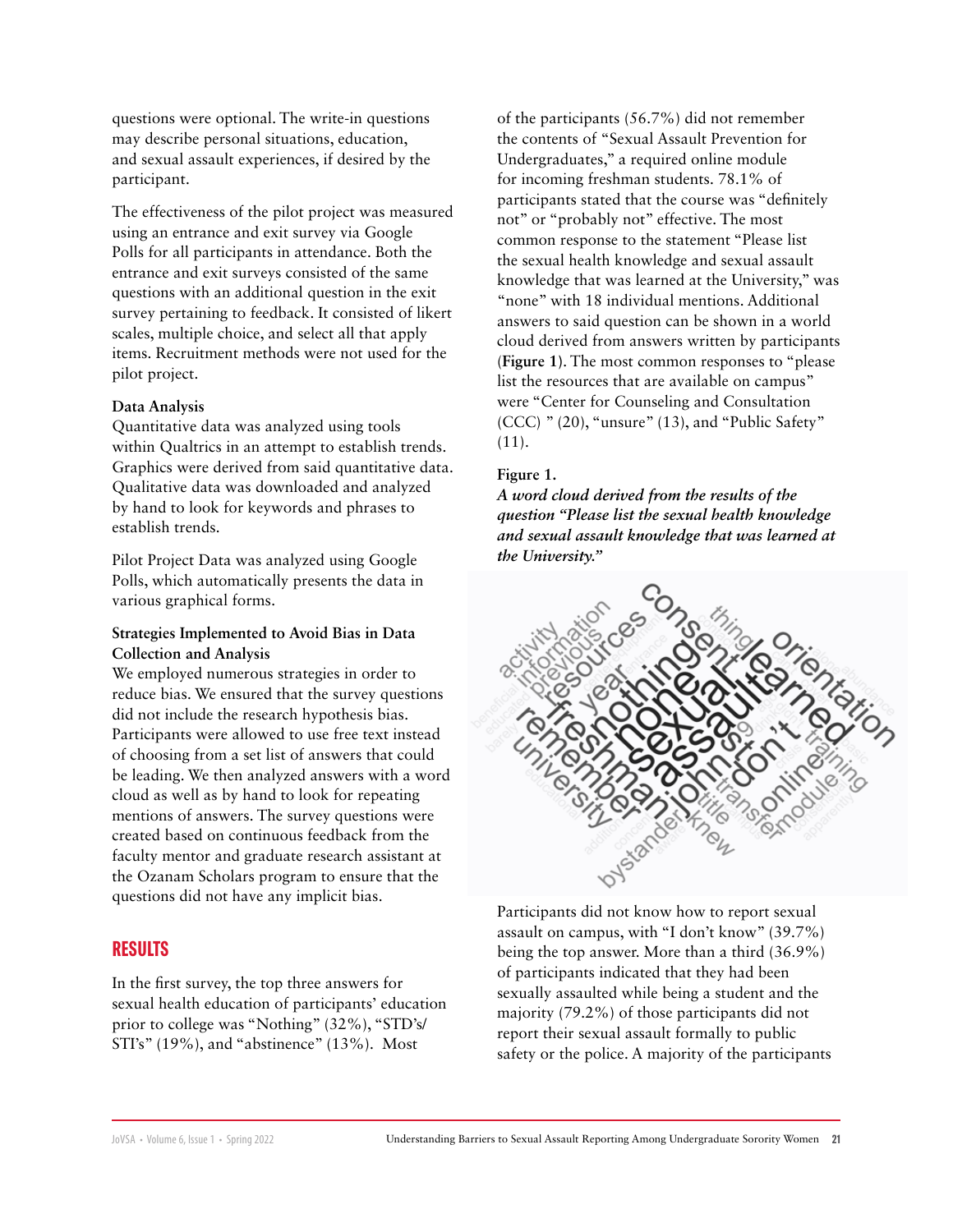(79.7%) also stated that they know someone who was sexually assaulted while being an undergraduate student. Participants also indicated that knowing about their friend's experience of reporting made them "less likely" to report (56%). Participants who did not feel comfortable formally reporting to the university cited "distrust in the university" (21.7%), "mishandling of past student cases" (18.9%), "victim shaming" (18.9%), "stigma associated" (16.2%), "assailants are not held accountable" (8.1%), "N/A" (8.1%), "lack of protection for the victims" (5.4%), and "fear of not being believed" (2.7%) as reasons.

In the second survey, participants indicated the average number of drinks that students believed one was intoxicated was 3.4 drinks although 24% of participants stated that "it depended on the person." The average number of drinks after which participants believed one was no longer able to consent was 4.36 drinks. The majority of participants (97%) believed that nonconsensual sex is sexual assault, while only 47% of participants noted that one can not properly consent to sex while intoxicated from an unnamed substance.

When asked to identify when participants know they are too intoxicated to consent, the top 2 answers were "decrease in mental processing abilities" (57.6%) and "increase in physical imbalances" (30.3%). When asked to identify when participants know their friends are too drunk the top 3 answers were "decrease in mental processing abilities" (35%), "increase in physical imbalances" (30%), and "personality changes" (32.5%) The majority of participants believed that intoxication of both parties vs. one party changes consent. Participants were also asked to state who they would feel comfortable reporting to if they were sexually assaulted while under the influence/intoxicated. 31% of the participants stated they did not feel comfortable reporting to anyone, 21.8% of participants stated they felt comfortable reporting "formally and informally" to the university, 12.5% of participants stated they only felt comfortable "formally reporting to public safety, a mandated reporter (such as an

resident assistant (RA), or the police," and 34.4% of participants stated they only felt comfortable "reporting informally to a friend or a family member" (**Figure 2**).

#### **Figure 2:**

*Responses to "If you were sexually assaulted while under the influence/intoxicated, would you feel comfortable reporting sexual assault?"*

If you were sexually assaulted while under the influence/intoxicated, would you feel comfortable reporting sexual assault?



Pes, I feel comfortable reporting both formally and informally

■ Yes, only for reporting it formally to public saftey, a mandated reporter, or the police

yes, only for reporting it informally to a friend or family member

From the Pilot Project, an unqualified yes increased 0% to 70.6% pertaining to the percentage of participants who felt comfortable reporting formally or informally to the university between the entrance and exit polls. It is important to note that in the entrance survey, 11.8% of participants stated they would only report formally, 35.3% stated they would only report informally, and 0% states they would report formally or informally (**Figure 3 and Figure 4**).

#### **Figure 3:**  *Pilot Entrance Survey Results*

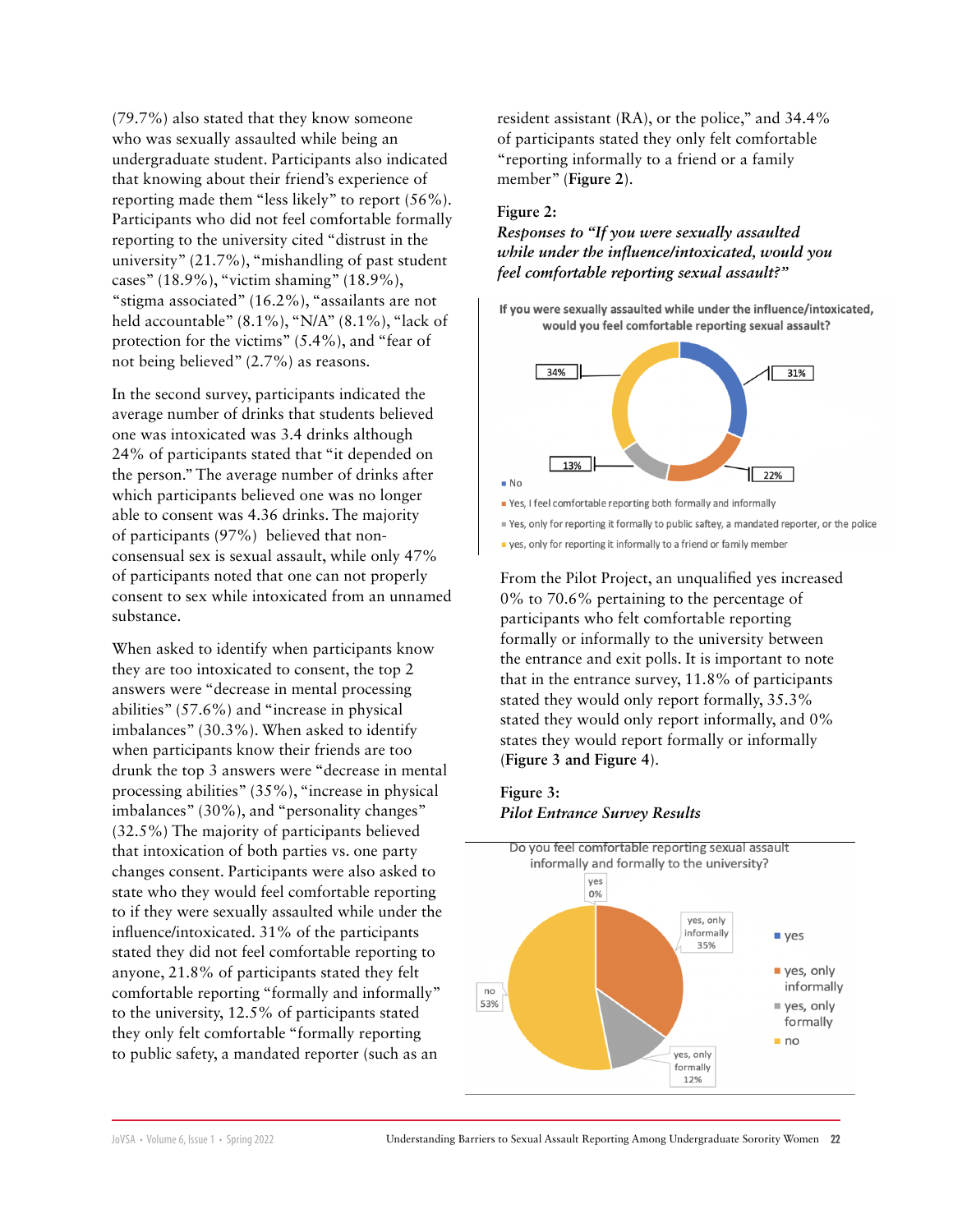# **Figure 4:**  *Pilot Exit Survey Results*

Do you feel comfortable reporting sexual assault informally and formally to the university?



In terms of sexual health knowledge, the average prior to the workshop was 6.53/10 and post was 8.82/10. The average sexual assault knowledge was 6.24/10 prior to the workshop and 9.24/10 after. For the identification of the confidential sources (informal reporting), there were four correct choices, Sexual Violence Outreach, Awareness, and Response (SOAR), CCC, Sexual Assault and Violence Intervention Program (SAVI), and Womankind. In the entrance poll, only 53.5% of participants identified SOAR, 66.7% identified CCC, 60% identified SAVI, and 33.3% identified Womankind. In the exit poll 100% identified SOAR, 82.4% identified CCC, 82.4% identified SAVI, and 94.1% identified Womankind. The five non-confidential sources (formal reporting) are Public Safety, Reporting to the Resident Advisor (RA), Local Law Enforcement, Title IX coordinator, and St. John's Faculty and Staff. In the entrance poll, 75% identified Public Safety, 50% identified Reporting to the RA, 56.3% identified Local Law Enforcement, 18.8% identified Title Ix Coordinator, and 43.8% identified St. John's Faculty and Staff. In the exit poll, 100% identified Public Safety, 94.1% identified reporting to the RA, 94.1% identified Title IX Coordinator, 76.5%, and 94.1% identified St. John's Faculty and Staff.

# **DISCUSSION**

In the first survey, a clear lack of knowledge pertaining to sexual health, comfort with disclosing to campus, and knowledge of resources was demonstrated. This was primarily shown by the response to the perceived effectiveness of "Sexual Assault Prevention for Undergraduates" in which the majority of the students did not believe it to be effective or recall the contents. This is indicative of the fact that the one instance of education provided by the school is not sufficient for the student body.

Based upon "#survivingsju" and other social media campaigns by St. John's University students, there is a clear distrust of the university and how they handle cases of sexual assault. The responses to questions pertaining to sexual assault at St. John's University did reflect that. Concurrently, 36.9% of participants, higher than the national average of 21.3% of undergraduate women, had experienced sexual assault while being a student at St. John's University (RAINN, n.d.). However, this is in alignment with the fact that "sorority women are 74% more likely than other college women to experience rape" (Fierberg & Neely, 2018).

Participants were asked the likelihood of them reporting sexual assault to the university. Despite past mishandled cases that were continuously spoken about in the write-in section, 43.3% of students responded that they would be either "extremely likely" or "somewhat likely" to report their assault to the university. However, 38.4% of respondents stated they were or "extremely unlikely" or "somewhat unlikely" to disclose to the university. The explanation for those who would not were in alignment with past studies that illustrated barriers to reporting.

The second survey identified the student body's thoughts about consent in relation to intoxication. It depicted the students' varying beliefs about consent in the presence of drugs and alcohol. There were many contradicting answers as intoxication varies from person to person. Despite this, participants were able to identify the neurological,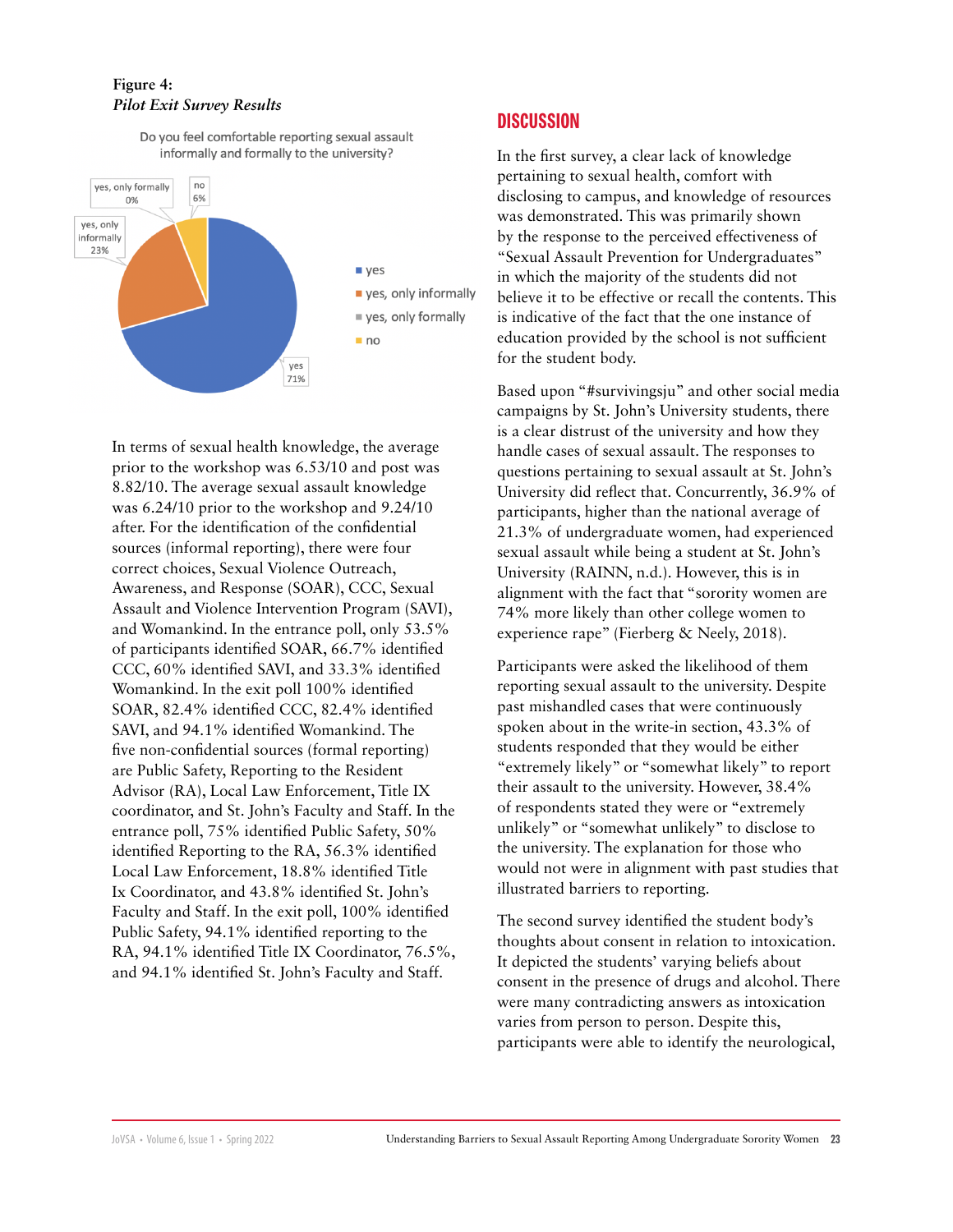physical, and general disposition signs of someone who is intoxicated. The point of contention occurs in attempting to define participants' ideals surrounding intoxication and whether that alone is enough to disqualify the ability to give consent.

While participants stated the average number of drinks that a person is intoxicated is 3.4, the number of drinks that they deemed one "unable to consent" is 4.36. This space of one drink illustrates that participants do not necessarily associate "intoxication" with inherent decreased mental and physical capacities. They believe that it is a point past intoxication in which a person is deemed unfit to decide for themselves. This response could be a result of the lack of a proper understanding of the definition of intoxication and the culture of binge drinking surrounding college students.

One of the main takeaways from the research was that the student body was largely unaware of the resources on campus and their differentiation. As demonstrated by the entrance and exit polls, the pilot project resulted in an increase in sexual health and sexual assault education that directly correlated to the willingness to disclose assault to the university formally or informally. This supports the hypothesis that an increase in sexual health and sexual assault education positively correlates to a students comfort level with reporting to the university. Initiatives such as targeted educational workshops, especially for sorority women, may aid in bridging the gap between the university and student-reported numbers. We observed a direct correlation between the increase of rated knowledge and the percentage of those who stated they would report from pre- and post-workshop.

As seen by these results, it is clear that undergraduate students in Greek life at an urban University do not have a good understanding of what resources are available in the event of a sexual assault, and how they can seek help. In the entrance survey, identification of the nonconfidential and confidential sources was largely irregular. The identification of confidential and non-confidential sources became more streamlined

in the exit survey. In conjunction with students rating their sexual assault knowledge as higher, this was seen by the results of differentiating between confidential and non-confidential resources. In this set of results, 100% of participants identified SOAR as a confidential source. This is an extremely important revelation as SOAR is the office on campus specifically designed and tasked with sexual assault and bystander prevention at the university.

# **ACKNOWLEDGEMENTS**

I would like to begin by thanking my mentor, Dr. Erin Kidd. Not only has she been an excellent source of knowledge and support, but also extremely understanding of my eccentric working habits. Without her support and continuous flow of ideas, this project would not have formed into what it is today. I am lucky to have had the experience working with her. I would also like to thank the entire Ozanam Scholars program for providing such a wonderful support system throughout these few years. Thank you specifically to Carline and Kristen who have been extremely helpful in focusing my thoughts for this capstone, as well as always proofreading my work. I would also like to thank all of the sorority presidents who encouraged their members to take my survey. Last, but not least, I would like to thank Jenni Marques, who was so helpful throughout this process.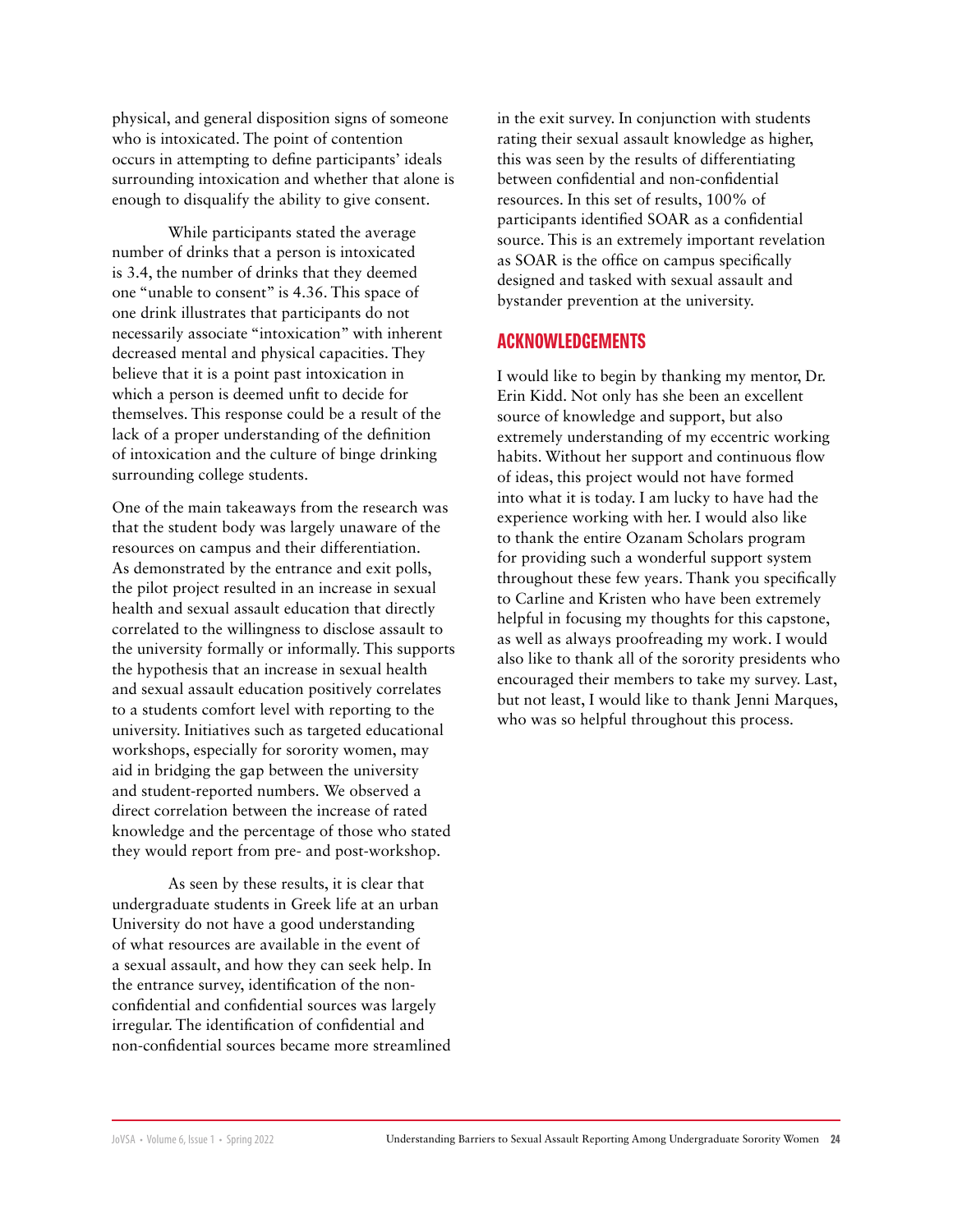# **REFERENCES**

- Acevedo, A. (2019, February 20). St. John's says sexual violence reports "follows the national trend for under-reporting." *The Torch*. [https://www.torchonline.com/](https://www.torchonline.com/news/2019/02/20/st-johns-says-sexual-violence-) [news/2019/02/20/st-johns-says-sexual](https://www.torchonline.com/news/2019/02/20/st-johns-says-sexual-violence-)[violence-](https://www.torchonline.com/news/2019/02/20/st-johns-says-sexual-violence-)reports-follows-the-nationaltrend-for-under-reporting/
- Aronowitz, T., Lambert, C., & Davidoff, S. (2012). The role of rape myth acceptance in the social norms regarding sexual behavior among college students.*Journal of Community Health Nursing, 29*(3), 173- 182. [doi.org/10.1080/07370016.2012.69](http://doi.org/10.1080/07370016.2012.697852 ) [7852](http://doi.org/10.1080/07370016.2012.697852 )
- Dromgoole, E. (2011). Catholics and condoms: Sexual health resources and policies at Boston College. *Fresh Ink: Essays From Boston College's First-Year Writing Seminar*, *13*(3). [https://ejournals.bc.edu/](https://ejournals.bc.edu/ojs/index.php/freshink/article/view/1270) [ojs/index.php/freshink/article/view/1270](https://ejournals.bc.edu/ojs/index.php/freshink/article/view/1270)
- Fierberg, D., & Neely, C. (2018). A need for transparency: Parents, students must make informed decisions about greek-life risks. In H. Nuwer (Ed.), *Hazing: Destroying young lives* (pp. 42-49). Indiana University Press. [https://doi.org/10.2307/j.](https://doi.org/10.2307/j.ctt20d87tz.8 ) [ctt20d87tz.8](https://doi.org/10.2307/j.ctt20d87tz.8 )
- Freitas, D. (2017). A response to Elisabeth T. Vasko: The risk and reward of teaching about sexual assault for the theologian on a Catholic campus. *Teaching Theology & Religion*, *20*(2), 171–174. [https://doi.](https://doi.org/10.1111/teth.12384) [org/10.1111/teth.12384](https://doi.org/10.1111/teth.12384)
- Holland, K. J., & Cortina, L. M. (2017). "It happens to girls all the time": Examining sexual assault survivors' reasons for not using campus supports *American Journal of Community Psychology*,*59*(1–2), 50–64.<https://doi.org/10.1002/ajcp.12126>
- NSRVC. (2015). *Statistics about sexual violence.*  [https://www.nsvrc.org/sites/default/files/](https://www.nsvrc.org/sites/default/files/publications_nsvrc_factsheet_media-packet_statistics-about-sexual-violence_0.pdf) [publications\\_nsvrc\\_factsheet\\_media](https://www.nsvrc.org/sites/default/files/publications_nsvrc_factsheet_media-packet_statistics-about-sexual-violence_0.pdf)[packet\\_statistics-about-sexual-violence\\_0.](https://www.nsvrc.org/sites/default/files/publications_nsvrc_factsheet_media-packet_statistics-about-sexual-violence_0.pdf) [pdf](https://www.nsvrc.org/sites/default/files/publications_nsvrc_factsheet_media-packet_statistics-about-sexual-violence_0.pdf)
- Rennison, C. A. (2002). Rape and sexual assault: Reporting to police and medical attention, 1992-2000. U.S. Department of Justice Office of Justice Programs. [https://bjs.ojp.](https://bjs.ojp.gov/content/pub/pdf/rsarp00.pdf) [gov/content/pub/pdf/rsarp00.pdf](https://bjs.ojp.gov/content/pub/pdf/rsarp00.pdf)
- RAINN. (n.d.). *Campus sexual violence: Statistics*. [https://www.rainn.org/statistics/campus](https://www.rainn.org/statistics/campus-sexual-violence)[sexual-violence](https://www.rainn.org/statistics/campus-sexual-violence)
- Sabina, C., & Ho, L. Y. (2014). Campus and college victim responses to sexual assault and dating violence: Disclosure, service utilization, and service provision. *Trauma, Violence, & Abuse*, *15*(3), 201–226. [https://doi.](https://doi.org/10.1177/1524838014521322) [org/10.1177/1524838014521322](https://doi.org/10.1177/1524838014521322)
- Seibold-Simpson, S. M., McKinnon, A. M., Mattson, R. E., Ortiz, E., Merriwether, A. M., Massey, S. G., & Chiu, I. (2018). Person- and incident-level predictors of blame, disclosure, and reporting to authorities in rape scenarios. *Journal of Interpersonal Violence*, *36*(9- 10), NP4788-NP4814. [https://doi.](https://doi.org/10.1177/0886260518795171) [org/10.1177/0886260518795171](https://doi.org/10.1177/0886260518795171)
- St. John's University. (n.d.a.). *Sexual assault: You are not alone*. [https://www.stjohns.edu/](https://www.stjohns.edu/life-st-johns/health-and-wellness/sexual-assault-you-are-not-alone) [life-st-johns/health-and-wellness/sexual](https://www.stjohns.edu/life-st-johns/health-and-wellness/sexual-assault-you-are-not-alone)[assault-you-are-not-alone](https://www.stjohns.edu/life-st-johns/health-and-wellness/sexual-assault-you-are-not-alone)
- Vasko, E. T. (2017). Civic learning and teaching as a resource for sexual justice: An undergraduate religious studies course module. *Teaching Theology & Religion, 20*(2), 162-170. [https://doi.org/10.1111/](https://doi.org/10.1111/teth.12383) [teth.12383](https://doi.org/10.1111/teth.12383)